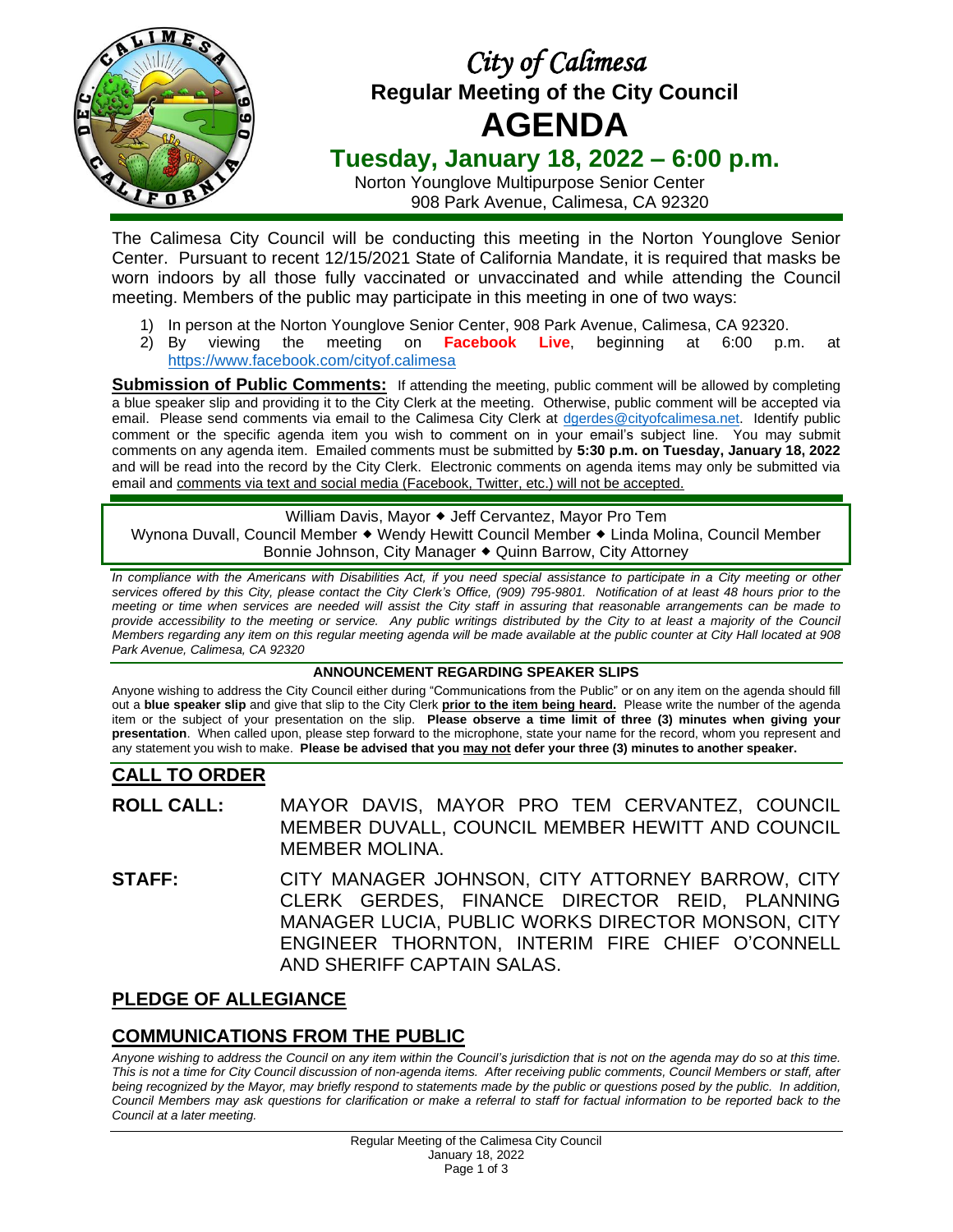#### **APPROVAL OF THE AGENDA**

#### *RECOMMENDATION: Move to approve the agenda*

Motion\_\_\_\_\_\_\_\_\_\_\_\_\_\_\_\_\_\_\_\_ Second\_\_\_\_\_\_\_\_\_\_\_\_\_\_\_\_\_\_\_\_ Vote\_\_\_\_\_\_\_\_\_\_\_\_\_\_\_\_\_\_\_\_

#### **CONSENT CALENDAR (Items 1 – 6)**

*The following Consent Calendar items are expected to be routine and non-controversial. Council will act upon them at one time without discussion. Any Council Member or staff member may request removal of an item from the Consent Calendar for discussion.*

- 1. APPROVAL OF CITY COUNCIL ACTION MINUTES.
	- *a) City Council action minutes of a regular meeting of December 20, 2021*
- 2. RECEIVE AND FILE CITY COMMISSION & BOARD MINUTES.

*There are no minutes ready for approval at this time*

- 3. APPROVAL OF WARRANT REGISTERS.
	- *a) Check Register Report with a total of \$507,130.57 (Check Nos. 38049 to 38133)*
	- *b) December 23, 2021 Payroll of \$81,514.09 January 1, 2022 Council Payroll of \$1,671.75 January 6, 2022 Payroll of \$86,114.56*
- 4. WAIVE FULL READING OF ANY PROPOSED ORDINANCES ON THE AGENDA.

*This permits reading the title only in lieu of reciting the entire text of the Ordinances. This does not take policy action on the Ordinances or approve or disapprove any Ordinances on the agenda.*

5. TRAVEL EXPENSES

*RECOMMENDATION: That the City Council move to approve the Council Travel Training and Meeting/Mileage Expenses Report through December 31, 2021.*

6. RESOLUTION APPROVING NEW CITY LOGO AND AUTHORIZING RELATED ACTIONS.

*RECOMMENDATION: That the City Council adopt Resolution No. 2022-02, A Resolution of the City Council of the City of Calimesa, California approving a new city logo and authorizing related actions.*

#### **CHAMBER OF COMMERCE REPORTS**

#### **POLICE CHIEF COMMENTS & REPORTS**

#### **FIRE CHIEF COMMENTS & REPORTS**

#### **MAYOR & COUNCIL MEMBER REPORTING OF COUNTY & REGIONAL MEETINGS**

*This is the time for comments, announcements and/or reports on meetings attended at public expense as required by AB 1234.*